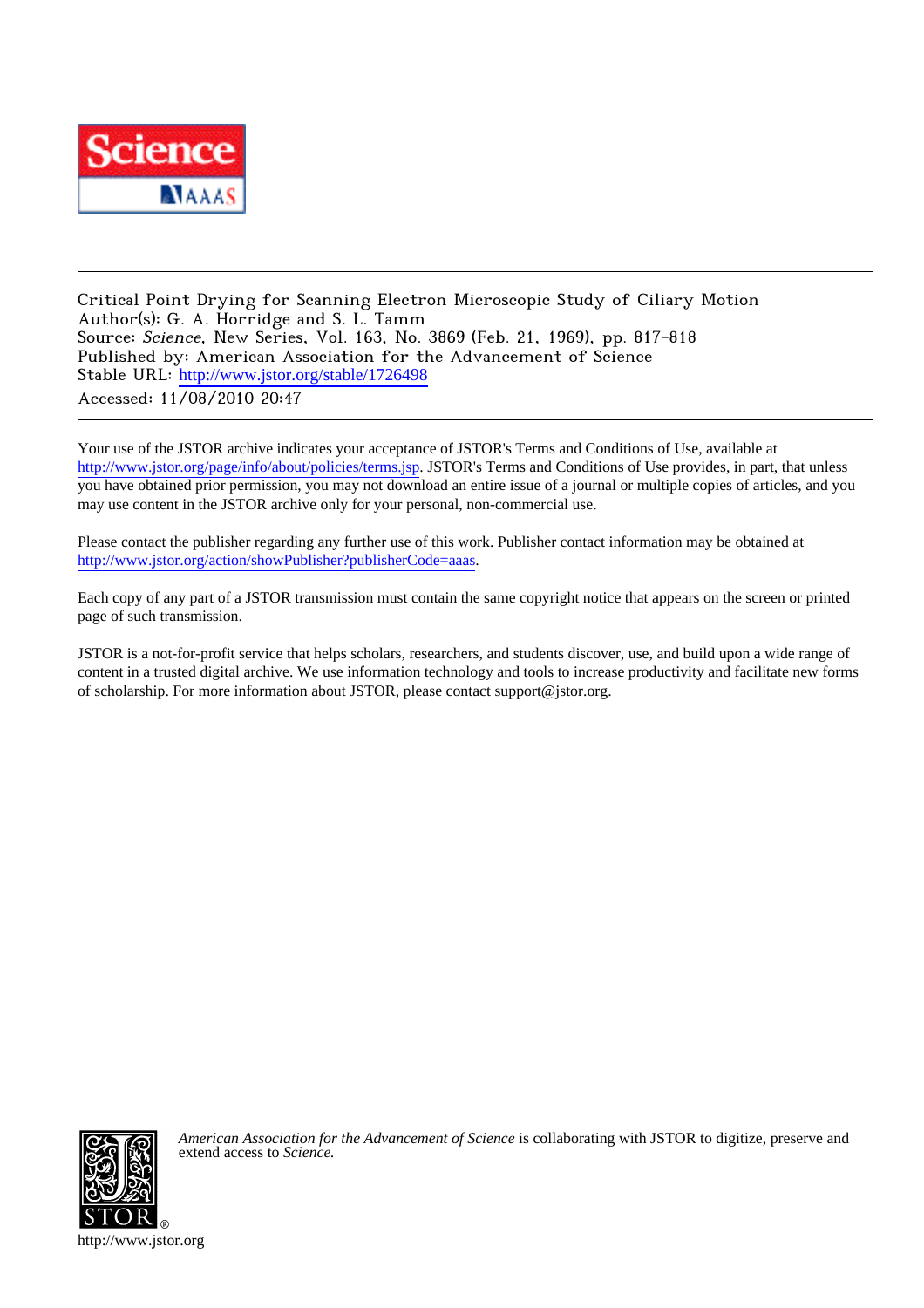in declination and were extrapolated to an antenna temperature of  $0$ °K by assuming a Gaussian shape for the convolution of the beam pattern with the source in this dimen-

- 9. R. J. Allen, A. H. Barrett, P. P. Crowther, Astrophys. J. 151, 43 (1968).
- 10. P. A. G. Scheuer and P. J. S. Williams, Annu. Rev. Astron. Astrophys. 9, 321 (1968);<br>J. Schraml and P. Metzger, in preparation.
- 11. D. Hogg, paper presented at the 127th meeting of the American Astronomical Society, Victoria, British Columbia, 1968.
- 12. T. P. McCullough and J. W. Boland, Astron.  $\overline{J}$ . 69, 68 (1964).
- 13. F. T. Barath, A. H. Barrett, J. Copeland, D. E. Jones, A. E. Lilley, *ibid.*, p. 49.<br>14. J. B. Pollack and A. T. Wood, Jr., *Science*
- 161, 1125 (1968).
- 15. D. O. Muhleman, in preparation.
- 16. J. R. Dickel, W. J. Medd, W. W. Warnock, Nature 220, 1183 (1968).
- 17. I thank C. Sagan and J. B. Pollack for<br>suggesting this investigation and for their encouragement and assistance. I am grate-<br>ful to D. Heeschen and the staff of the For Mational Radio Astronomy Observatory for<br>the use of their facilities, and especially to<br>K. I. Kellermann, I. Pauliny-Toth, and J.<br>Schraml for assistance with observing and<br>data reduction. I thank J. R. Dickel for communicating his results in advance of pubbication and A. E. Lilley and Y. Terzian for<br>several useful discussions. Supported by<br>NASA grants NGR 09-015-023 and NGR<br>33-010-082. The National Radio Astronomy<br>05servatory is operated by Associated Uni-<br>versities, Inc. u Science Foundation.
- Dresent address: Center for Radiophysics and<br>Space Research, Cornell University, Ithaca,<br>New York 14850.
- 15 November 1968

## **Critical Point Drying for Scanning Electron Microscopic Study of Ciliary Motion**

Abstract. Scanning electron microscopic study of the pattern of ciliary coordination and the form of ciliary beat is now possible. Rapid fixation stops the ciliary activity instantaneously, and critical point drying avoids distortion of the cilia by surface tension forces. Such studies have been made on the ciliate Opalina with this new technique.

The scanning electron microscope provides a powerful new technique for studying the surface structure of biological material. However, the necessity of drying the specimen in air is a major problem in the preparation of material that is distorted by surface tension forces  $(1)$ . In order to use the scanning electron microscope to study ciliary activity, we have devised a new combination of methods that overcomes this difficulty. In brief, the technique is to stop ciliary motion instantaneously by rapid fixation and then prepare the specimens for scanning electron microscopy by critical point drying.

21 FEBRUARY 1969

The organism used in this study was the ciliated protozoan Opalina ranarum, from the rectum of the common frog Rana temporaria. Adjacent cilia beat with regular phase differences, so that waves of activity move over the organism in the same direction as the effective stroke of the ciliary beat (symplectic metachronal coordination). Successive stages in the cycle of one complete beat of a cilium are thus encountered sequentially in one metachronal wave. It is possible to preserve the movement of metachronal waves by instantaneous fixation, and thus analyze the form of the ciliary beat  $(2, 3)$ . The following procedure was used.

Osmium tetroxide (2 percent solution in water) was pipetted rapidly on several hundred Opalina swimming in a few drops of suitable Ringer  $(4)$  in a watch glass, which was then maintained at 0°C for 10 to 15 minutes. The organisms were washed briefly and dehydrated in a graded ethanol series.

Organisms were dried by the critical point method of Anderson (5), thus avoiding distortion of the cilia by surface tension forces. The problem of handling during this step was overcome in the following way. Opalina in absolute ethanol were pipetted into a tiny bag of fine nylon bolting cloth (60 mesh per centimeter). The alcohol was replaced by clean amyl acetate, and the bag was quickly placed in the bomb of the critical point apparatus. The bomb was flushed out at room temperature with liquid carbon dioxide to replace the amyl acetate.

When it was completely filled with liquid carbon dioxide, the bomb was sealed off and the temperature raised to about 50°C. During this heating the liquid carbon dioxide was taken past its critical point and changed into a gas without the formation of a phase boundary. The valve was then opened slowly to allow the gaseous carbon dioxide to escape.

Dried Opalina were sprinkled on metal specimen stubs made sticky with a thin layer of a chloroform solution Cellotape. The organisms were οf coated with approximately 30 nm of

Fig. 1. Scanning electron micrograph of an Opalina fixed with metachronal waves traveling simultaneously in different directions. Arrows indicate direction of wave transmission and the effective stroke of cilairy beat in different regions. A-P, anterior-posterior axis.

gold-palladium by rotating the stubs at an angle of 45° to the evaporation source. They were viewed in a "Stereoscan" (6) scanning electron microscope at a beam accelerating voltage of 20 kv with the stub tilted at an angle of 45° to the electron beam. Rotation of the